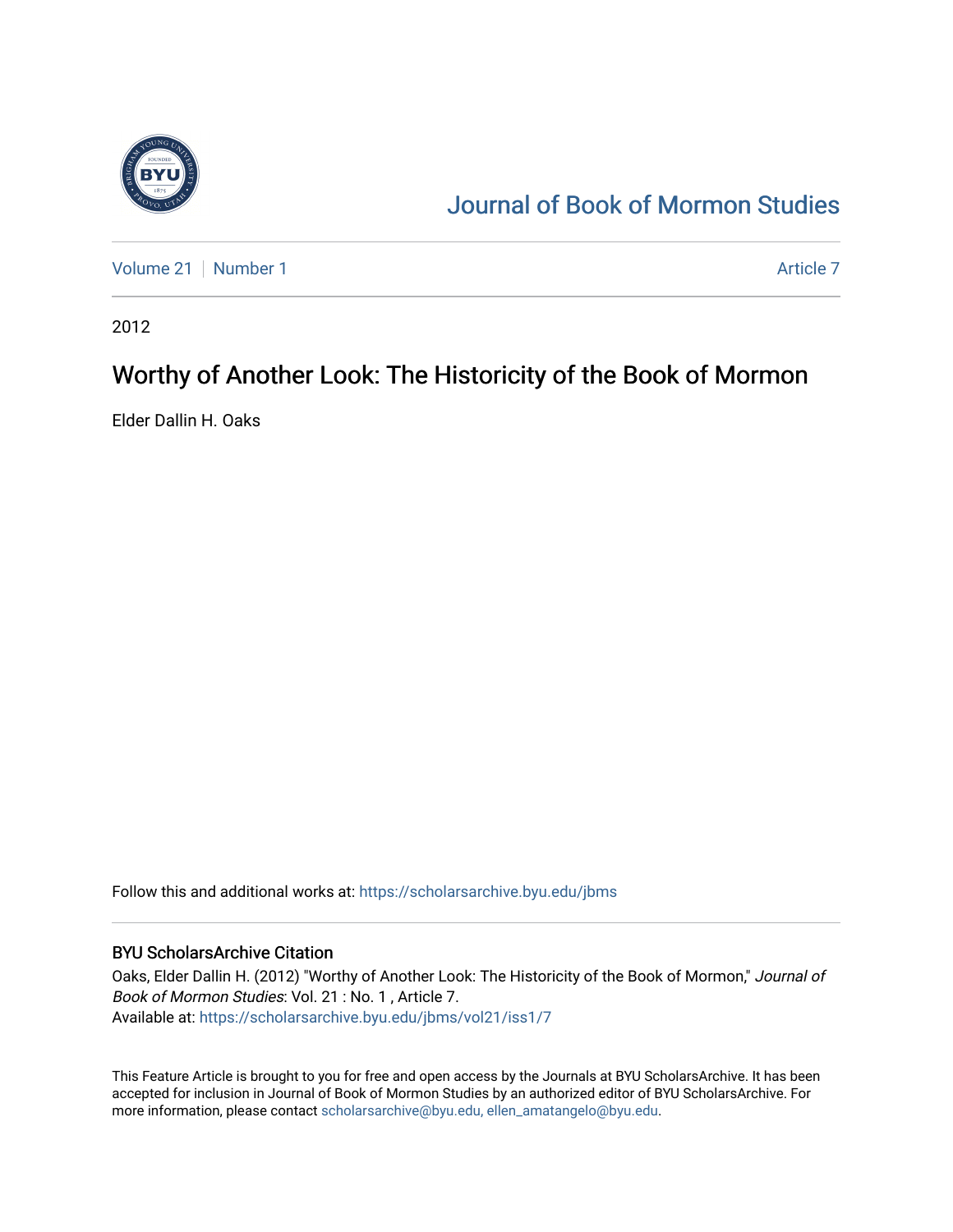

NEAL A. MAXWELL INSTITUTE FOR RELIGIOUS SCHOLARSHIP

**BRIGHAM YOUNG UNIVERSITY . PROVO, UTAH** 

- Worthy of Another Look: The Historicity of the Book of Mormon **Title**
- Elder Dallin H. Oaks **Author(s)**
- *Journal of the Book of Mormon and Other Restoration*  **Reference** *Scripture* 21/1 (2012): 66–72.
	- 1948-7487 (print), 2167-7565 (online) **ISSN**
	- In recent years the idea has been promoted that the Book of Mormon should be viewed as a great moral work but not as the actual history of peoples in the Americas. In this paper, Elder Dallin H. Oaks of the Quorum of the Twelve Apostles defends the historicity of the Book of Mormon from the standpoint of faith and revelation. He demonstrates that scholarship cannot create faith and that secular evidence will never be able to prove or disprove the Book of Mormon. He also illustrates how the burden of negative proof lies squarely on the shoulders of skeptics, how God values the witness of revelation more than the witness of man, and how historians' methodologies are unable to sufficiently account for the Book of Mormon. **Abstract**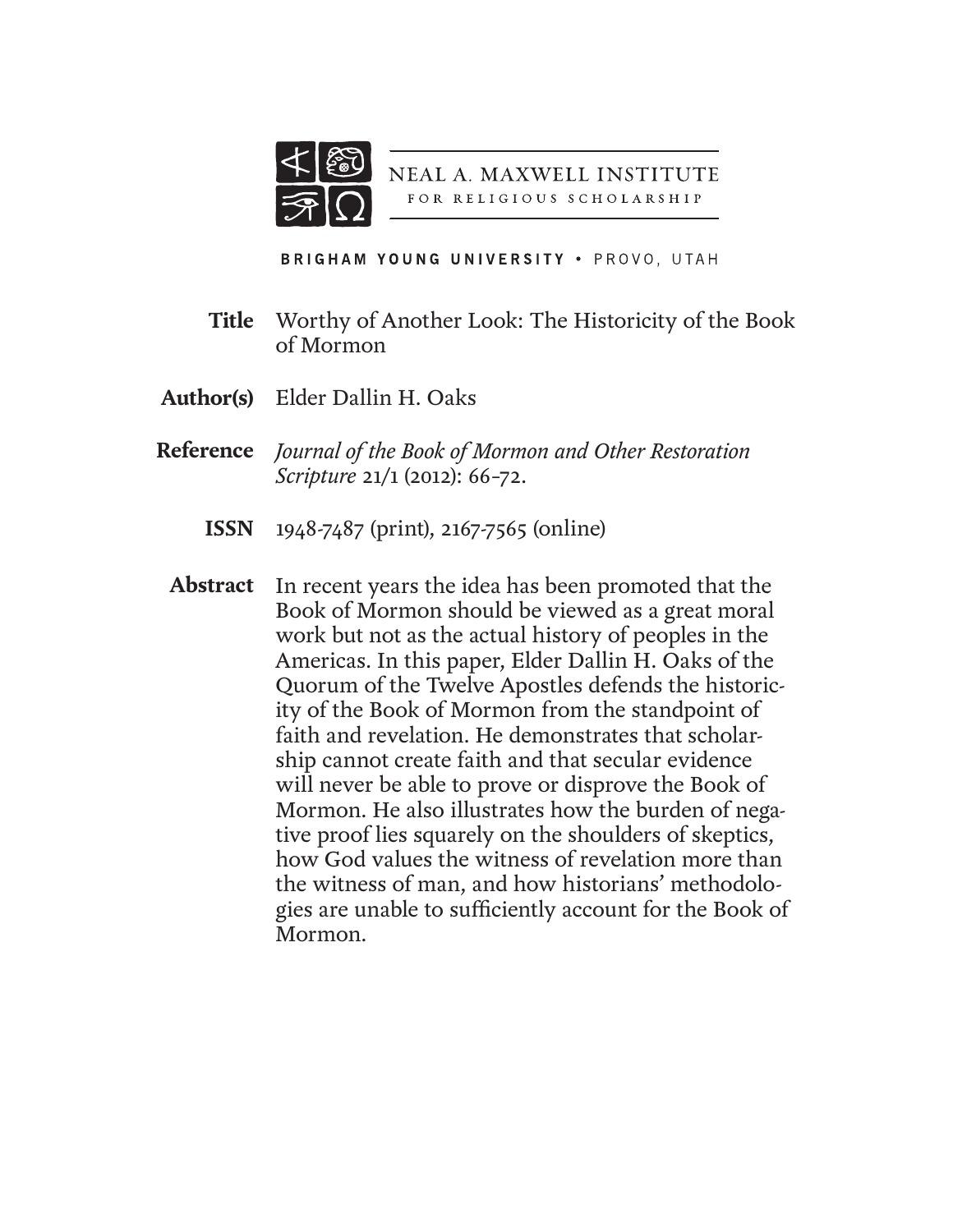

This paper was originally presented 29 October 1993 at the annual dinner of the Foundation for Ancient Research and Mormon Studies, Provo, Utah, and was published in *Historicity and the Latter-day Saint Scriptures*, ed. Paul Y. Hoskisson (Provo, UT: BYU Religious Studies Center, 2001), 237–48.

## WORTHY OF ANOTHER LOOK

# the company's company's company's company's company's company's company's company's company's company's company's company's company's company's company's company's company's company's company's company's company's company' THE **HISTORICITY** OF THE BOOK OF MORMON

### **ELDER DALLIN H. OAKS**

Some who term themselves believing Latter-<br>day Saints are advocating that Latter-day Saints<br>should "abandon claims that [the Book of Mor-<br>mon] is a historical record of the ancient peoples of ome who term themselves believing Latterday Saints are advocating that Latter-day Saints  $\boldsymbol{J}$ should "abandon claims that [the Book of Morthe Americas."<sup>1</sup> They are promoting the feasibility of reading and using the Book of Mormon as nothing more than a pious fiction with some valuable contents. These practitioners of so-called higher criticism raise the question of whether the Book of Mormon, which our prophets have put forward as the preeminent scripture of this dispensation, is fact or fable—history or just a story.

The historicity—historical authenticity—of the Book of Mormon is an issue so fundamental that it rests first upon faith in the Lord Jesus Christ, which is the first principle in this, as in all other matters. However, on the subject of the historicity of the Book of Mormon, there are many subsidiary issues that could each be the subject of a book. It is not my purpose to comment on any of these lesser issues, either those that are said to confirm the Book of Mormon or those that are said to disprove it.

Those lesser issues *are*, however, worthy of attention. Elder Neal A. Maxwell quoted Austin Farrer's explanation: "Though argument does not create conviction, the lack of it destroys belief. What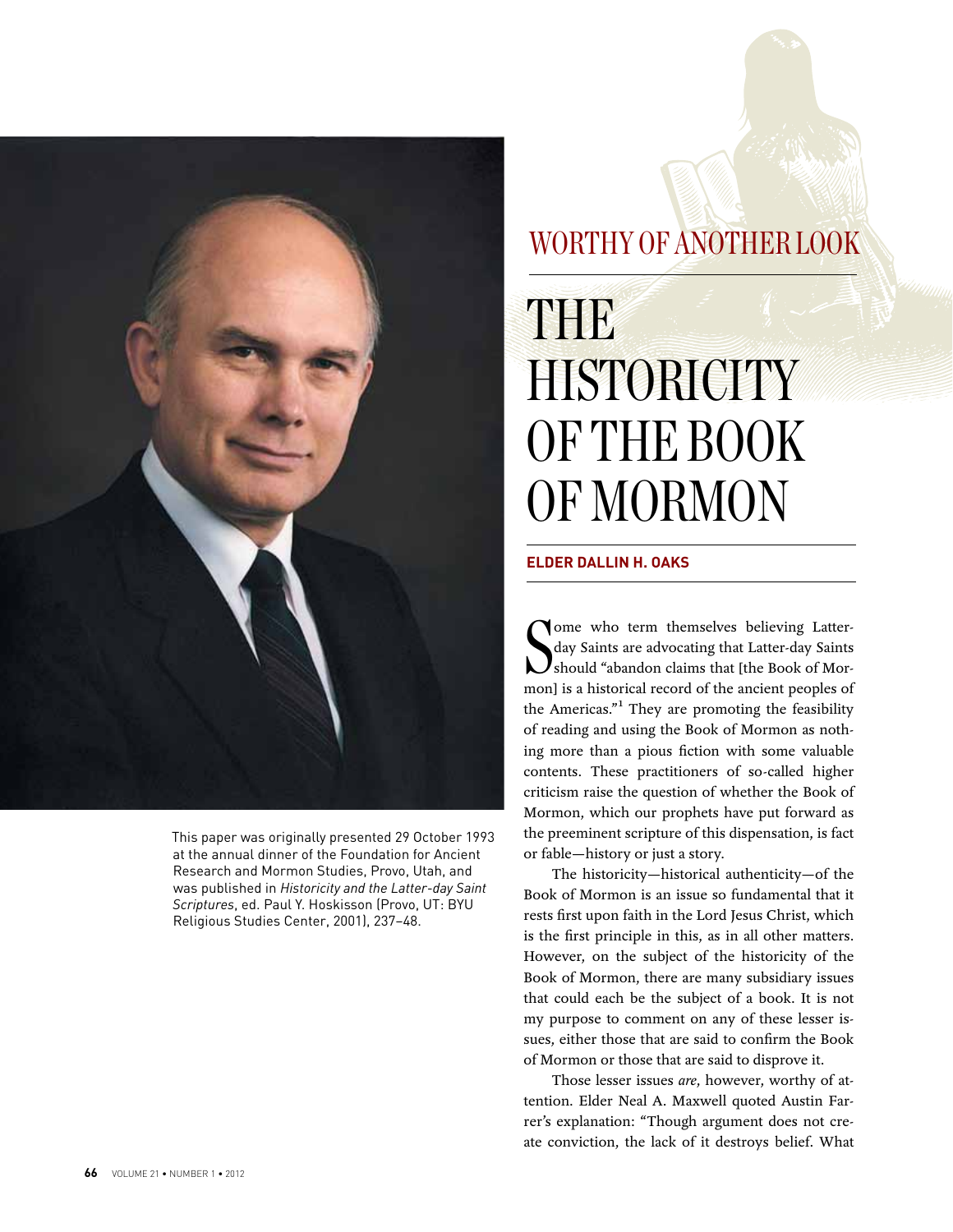seems to be proved may not be embraced; but what no one shows the ability to defend is quickly abandoned. Rational argument does not create belief, but it maintains a climate in which belief may flourish."<sup>2</sup>

In these remarks I will seek to use rational argument, but I will not rely on any proofs. I will approach the question of the historicity of the Book of Mormon from the standpoint of faith and revelation. I maintain that the issue of the historicity of the Book of Mormon is basically a difference between those who rely exclusively on scholarship and those who rely on a combination of scholarship, faith, and revelation. Those who rely exclusively on scholarship reject revelation and fulfill Nephi's prophecy that in the last days men "shall teach with their learning, and deny the Holy Ghost, which giveth utterance" (2 Nephi 28:4). The practitioners of that approach typically focus on a limited number of issues, like geography, horses, angelic delivery, or nineteenthcentury language patterns. They ignore or gloss over the incredible complexity of the Book of Mormon record. Those who rely on scholarship, faith, and revelation are willing to look at the entire spectrum of issues—the content as well as the vocabulary, the revelation as well as the excavation.

Speaking for a moment as one whose profession is advocacy, I suggest that if one is willing to acknowledge the importance of faith and the reality of a realm beyond human understanding, the case for the Book of Mormon is the stronger case to argue. The case against the historicity of the Book of Mormon has to prove a negative. You do not prove a negative by prevailing on one debater's point or by establishing some subsidiary arguments.

For me, this obvious insight goes back over forty years to the first class I took on the Book of Mormon at Brigham Young University. The class

was titled, somewhat boldly, the "Archaeology of the Book of Mormon." In retrospect, I think it should have been labeled something like "An Anthropologist Looks at a Few Subjects of Interest to Readers of the Book of Mormon." Here I was introduced to the idea that the Book of Mormon is not a history of all of the people who have lived on the continents of North and South America in all ages of the earth. Up to that time I had assumed that it was. If that were the claim of the Book of Mormon, any piece of historical, archaeological, or linguistic evidence to the contrary would weigh in against the Book of Mormon, and those who rely exclusively on scholarship would have a promising position to argue.

The opponents of historicity must prove that the Book of Mormon has no historical validity for any peoples who lived in the Americas in a particular time frame, a notoriously difficult exercise.

In contrast, if the Book of Mormon only purports to be an account of a few peoples who inhabited a portion of the Americas during a few millennia in the past, the burden of argument changes drastically. It is no longer a question of all versus none; it is a question of some versus none. In other words, in the circumstance I describe, the opponents of historicity must prove that the Book of Mormon has no historical validity for any peoples who lived in the Americas in a particular time frame, a notoriously difficult exercise. One does not prevail on that proposition by proving that a particular Eskimo culture represents migrations from Asia. The opponents of the historicity of the Book of Mormon must

### **from the Editor:**

The issue of the historicity of the Book of Mormon highlights the difference between those who rely solely on scholarship and those who rely on scholarship as a complement to revelation and faith. Those who rely on that faithful combination can see and understand the complex issues of the Book of Mormon record and answer the question of the historicity of the Book of Mormon. On the other hand, those who rely solely on scholarship and reject revelation can only focus on a limited number of issues, neither proving nor disproving the authenticity of the Book of Mormon with secular evidence and methods.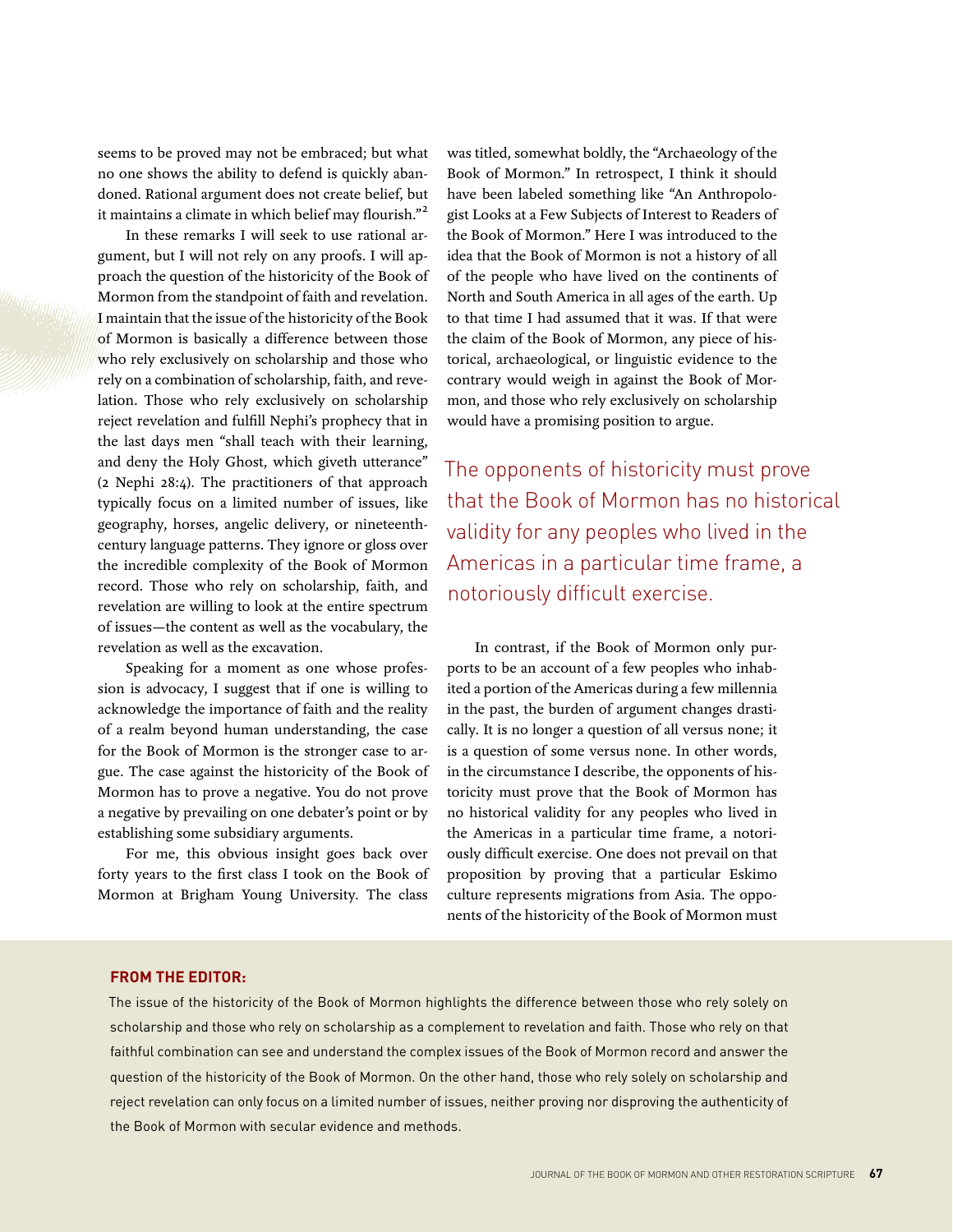prove that the people whose religious life it records did not live anywhere in the Americas.

Another way of explaining the strength of the positive position on the historicity of the Book of Mormon is to point out that we who are its proponents are content with a standoff on this question. Honest investigators will conclude that there are so many evidences that the Book of Mormon is an ancient text that they cannot confidently resolve the question against its authenticity, despite some unanswered questions that seem to support the negative determination. In that circumstance, the proponents of the Book of Mormon can settle for a draw or a hung jury on the question of historicity and take a continuance until the controversy can be retried in another forum.

In fact, it is our position that secular evidence can neither prove nor disprove the authenticity of the Book of Mormon. Its authenticity depends, as it says, on a witness of the Holy Spirit. Our side will settle for a draw, but those who deny the historicity of the Book of Mormon cannot settle for a draw. They must try to disprove its historicity—or they seem to feel a necessity to do this—and in this they are unsuccessful because even the secular evidence, viewed in its entirety, is too complex for that.

God invites us to reason with him, but I find it significant that the reasoning to which God invites us is tied to spiritual realities and maturity rather than to scholarly findings or credentials.

> Hugh Nibley made a related point when he wrote: "The first rule of historical criticism in dealing with the Book of Mormon or any other ancient text is, never oversimplify. For all its simple and straightforward narrative style, this history is packed as few others are with a staggering wealth of detail that completely escapes the casual reader. . . . Only laziness and vanity lead the student to the early conviction that he has the final answers on what the Book of Mormon contains."<sup>3</sup> Parenthetically, I would cite as an illustration of this point the linguistic, cultural, and writing matters described in

support of the authenticity of the Book of Mormon in Orson Scott Card's persuasive essay "The Book of Mormon-Artifact or Artifice?"<sup>4</sup>

I admire those scholars for whom scholarship does not exclude faith and revelation. It is part of my faith and experience that the Creator expects us to use the powers of reasoning he has placed within us, and that he also expects us to exercise our divine gift of faith and to cultivate our capacity to be taught by divine revelation. But these things do not come without seeking. Those who utilize scholarship and disparage faith and revelation should ponder the Savior's question, "How can ye believe, which receive honour one of another, and seek not the honour that cometh from God only?" (John 5:44).

God invites us to reason with him, but I find it significant that the reasoning to which God invites us is tied to spiritual realities and maturity rather than to scholarly findings or credentials. In modern revelation the Lord has spoken of reasoning with his people (see D&C 45:10, 15; 50:10–12; 61:13; see also Isaiah 1:18). It is significant that all of these revelations were addressed to persons who had already entered into covenants with the Lord—to the elders of Israel and to the members of his restored church.

In the first of these revelations, the Lord said that he had sent his everlasting covenant into the world to be a light to the world, a standard for his people: "Wherefore, come ye unto it," he said, "and with him that cometh I will reason as with men in days of old, and I will show unto you my strong reasoning" (D&C 45:10). Thus, this divine offer to reason was addressed to those who had shown faith in God, who had repented of their sins, who had made sacred covenants with the Lord in the waters of baptism, and who had received the Holy Ghost, which testifies of the Father and the Son and leads us into truth. This was the group to whom the Lord offered (and offers) to enlarge their understanding by reason and revelation.

Some Latter-day Saint critics who deny the historicity of the Book of Mormon seek to make their proposed approach persuasive to Latter-day Saints by praising or affirming the value of some of the content of the book. Those who take this approach assume the significant burden of explaining how they can praise the contents of a book they have dismissed as a fable. I have never been able to understand the similar approach in reference to the divinity of the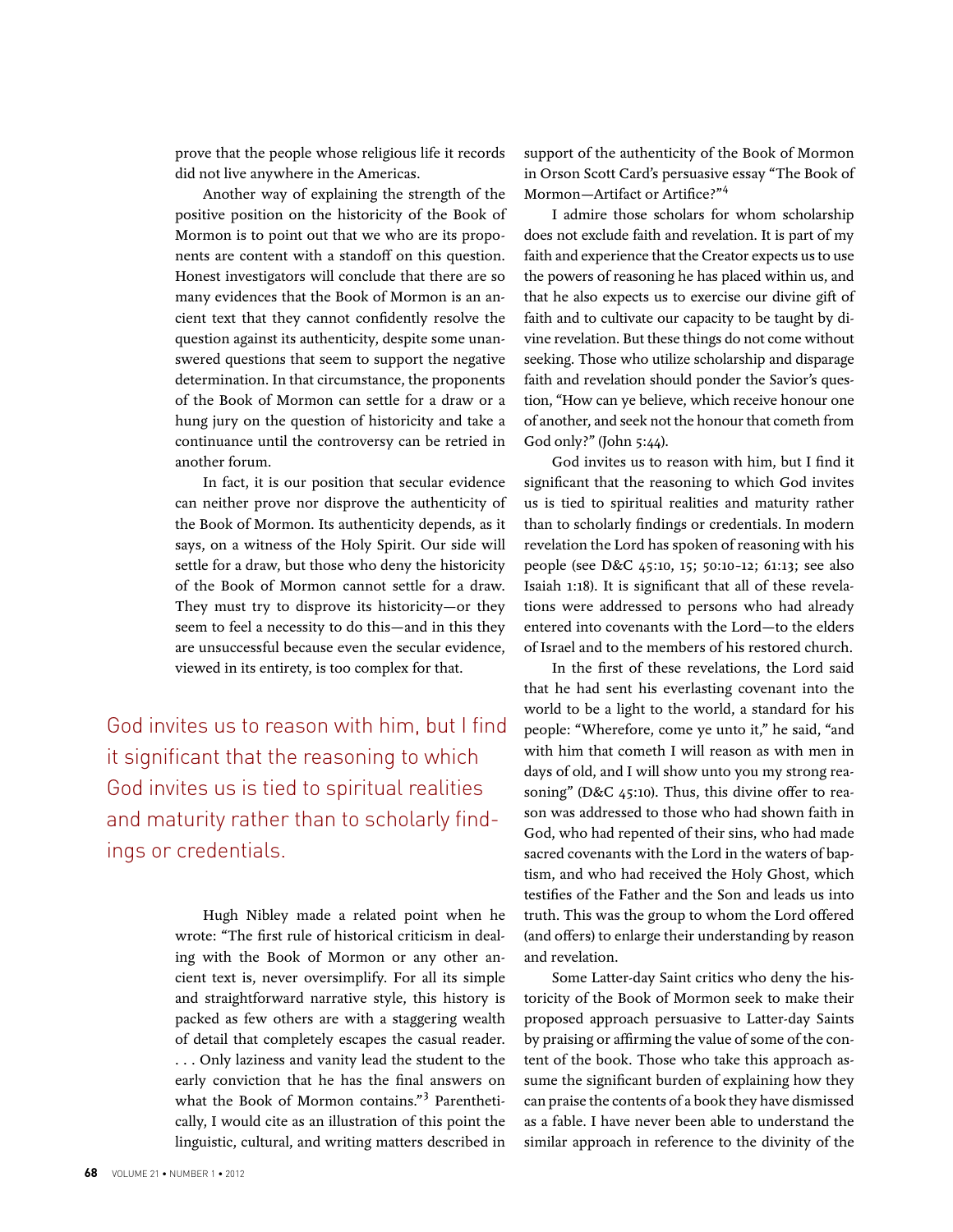Savior. As we know, some scholars and some ministers proclaim him to be a great teacher and then have to explain how the one who gave such sublime teachings could proclaim himself (falsely they say) to be the Son of God who would be resurrected from the dead.

The new-style critics have the same problem with the Book of Mormon. For example, we might affirm the value of the teachings recorded in the name of a man named Moroni, but if these teachings have value, how do we explain these statements also attributed to this man? "And if there be faults [in this record] they be the faults of a man. But behold, we know no fault; nevertheless God knoweth all things; therefore, he that condemneth, let him be aware lest he shall be in danger of hell fire" (Mormon 8:17). "And I exhort you to remember these things; for the time speedily cometh that ye shall know that I lie not, for ye shall see me at the bar of God; and the Lord God will say unto you: Did I not declare my words unto you, which were written by this man, like as one crying from the dead, yea, even as one speaking out of the dust?" (Moroni 10:27).

There is something strange about accepting the moral or religious content of a book while rejecting the truthfulness of its authors' declarations, predictions, and statements. This approach not only rejects the concepts of faith and revelation that the Book of Mormon explains and advocates, but it is also not even good scholarship.

Here I cannot resist recalling the words of a valued colleague and friend, now deceased. This famous law professor told a first-year class at the University of Chicago Law School that along with all else, a lawyer must also be a scholar. He continued, "That this has its delights will be recalled to you by the words of the old Jewish scholar: 'Garbage is garbage; but the *history* of garbage—that's scholarship.'" 5 This charming illustration reminds us that scholarship can take what is mundane and make it sublime. So with the history of garbage. But scholarship, so called, can also take what is sublime and make it mundane. Thus, my friend could have illustrated his point by saying, "Miracles are just a fable, but the history of miracles, that's scholarship." So with the Book of Mormon. Those who only respect this book as an object of scholarship have a very different perspective than those who revere it as the revealed word of God.

We must not be so committed to scholarship that we close our eyes and ears and hearts to what cannot be demonstrated by scholarship or defended according to physical proofs and intellectual reasoning.

Scholarship and physical proofs are worldly values. I understand their value, and I have had some experience in using them. Such techniques speak to many after the manner of their understanding. But there are other methods and values too, and we must not be so committed to scholarship that we close our eyes and ears and hearts to what cannot be demonstrated by scholarship or defended according to physical proofs and intellectual reasoning.

To cite another illustration, history—even church history—is not reducible to economics or geography or sociology, though each of these disciplines has something to teach on the subject. On the subject of history, President Gordon B. Hinckley commented on the critics who cull out demeaning and belittling information about some of our forebears:

We recognize that our forebears were human. They doubtless made mistakes. . . . But the mistakes were minor, when compared with the marvelous work which they accomplished. To highlight the mistakes and gloss over the greater good is to draw a caricature. Caricatures are amusing, but they are often ugly and dishonest. A man may have a blemish on his cheek and still have a face of beauty and strength, but if the blemish is emphasized unduly in relation to his other features, the portrait is lacking in integrity. . . .

I do not fear truth. I welcome it. But I wish all of my facts in their proper context, with emphasis on those elements which explain the great growth and power of this organization.6

In the sixteenth chapter of Matthew, we read how Jesus taught Peter the important contrast between acting upon the witness of the Spirit and acting upon his own reasoning in reliance upon the ways of the world:

When Jesus came into the coasts of Caesarea Philippi, he asked his disciples, saying, Whom do men say that I the Son of man am?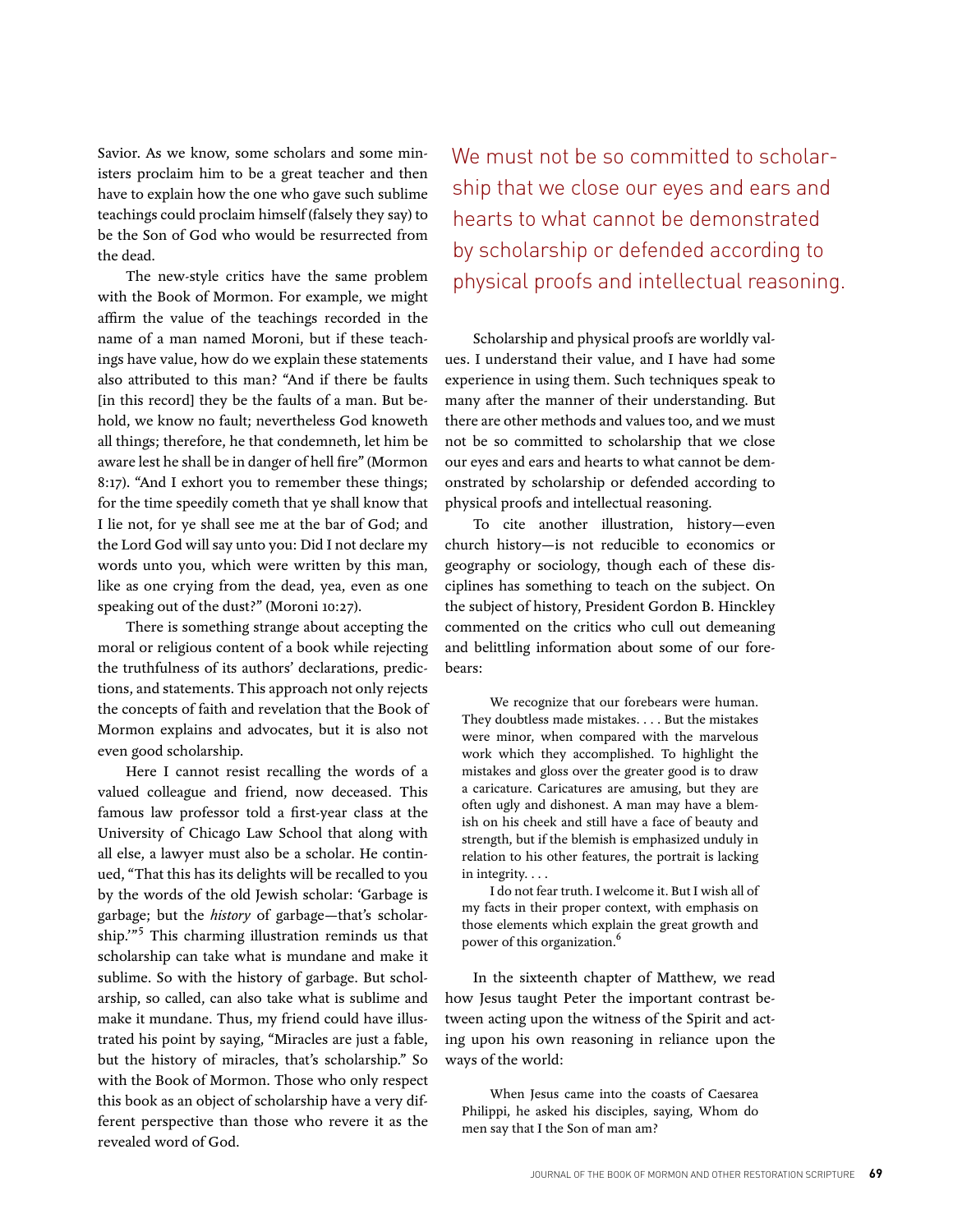And they said, Some say that thou art John the Baptist: some, Elias; and others, Jeremias, or one of the prophets.

He saith unto them, But whom say ye that I am? And Simon Peter answered and said, Thou art the Christ, the Son of the living God.

And Jesus answered and said unto him, Blessed art thou, Simon Bar-jona: for flesh and blood hath not revealed it unto thee, but my Father which is in heaven. . . .

Then charged he his disciples that they should tell no man that he was Jesus the Christ. (Matthew 16:13–17, 20)

That was the Lord's teaching on the value of revelation by the Spirit ("Blessed art thou, Simon Bar-jona"). In the next three verses of this same

The argument that it makes no difference whether the Book of Mormon is fact or fable is surely a sibling to the argument that it makes no difference whether Jesus Christ ever lived.

> chapter of Matthew we have the Savior's blunt teaching on the contrasting value of this same apostle's reasoning by worldly values:

From that time forth began Jesus to shew unto his disciples, how that he must go unto Jerusalem, and suffer many things of the elders and chief priests and scribes, and be killed, and be raised again the third day.

Then Peter took him, and began to rebuke him, saying, Be it far from thee, Lord: this shall not be unto thee.

But he turned, and said unto Peter, Get thee behind me, Satan: thou art an offence unto me: for thou savourest not the things that be of God, but those that be of men. (Matthew 16:21–23)

I suggest that we do the same thing and deserve the same rebuke as Peter whenever we subordinate a witness of the Spirit ("the things that be of God") to the work of scholars or the product of our own reasoning by worldly values (the things that "be of men").

Human reasoning cannot place limits on God or dilute the force of divine commandments or revelations. Persons who allow this to happen identify themselves with the unbelieving Nephites who rejected the testimony of the prophet Samuel. The Book of Mormon says, "They began to reason and to contend among themselves, saying: That it is not reasonable that such a being as a Christ shall come" (Helaman 16:17–18). Persons who practice that kind of "reasoning" deny themselves the choice experience someone has described as our heart telling us things that our mind does not know.<sup>7</sup>

Sadly, some Latter-day Saints ridicule others for their reliance on revelation. Such ridicule tends to come from those whose scholarly credentials are high and whose spiritual credentials are low.

The Book of Mormon's major significance is its witness of Jesus Christ as the only begotten Son of God the Eternal Father who redeems and saves us from death and sin. If an account stands as a preeminent witness of Jesus Christ, how can it possibly make no difference whether the account is fact or fable—whether the persons really lived who prophesied of Christ and gave eye witnesses of his appearances to them?

Professor John W. Welch pointed out to me that this new wave of antihistoricism "may be a new kid on the block in Salt Lake City, but it has been around in a lot of other Christian neighborhoods for several decades." Indeed! The argument that it makes no difference whether the Book of Mormon is fact or fable is surely a sibling to the argument that it makes no difference whether Jesus Christ ever lived. As we know, there are many so-called Christian teachers who espouse the teachings and deny the teacher. Beyond that, there are those who even deny the existence or the knowability of God. Their counterparts in Mormondom embrace some of the teachings of the Book of Mormon but deny its historicity.

Recently, as I was scanning the magazine *Chronicles*, published by the Rockford Institute, I was stopped by the title of a book review, "Who Needs the Historical Jesus?,"<sup>8</sup> and by the formidable reputation of its author. Jacob Neusner, who is doctor, rabbi, and professor, reviewed two books whose titles both include the phrase "the historical Jesus." His comments are persuasive on the subject of historicity in general.

Neusner praises these two books, one as "an intensively powerful and poetic book . . . by a great writer who is also an original and weighty scholar"<sup>9</sup> and the other as "a masterpiece of scholarship."<sup>10</sup> But notwithstanding his tributes to their technique,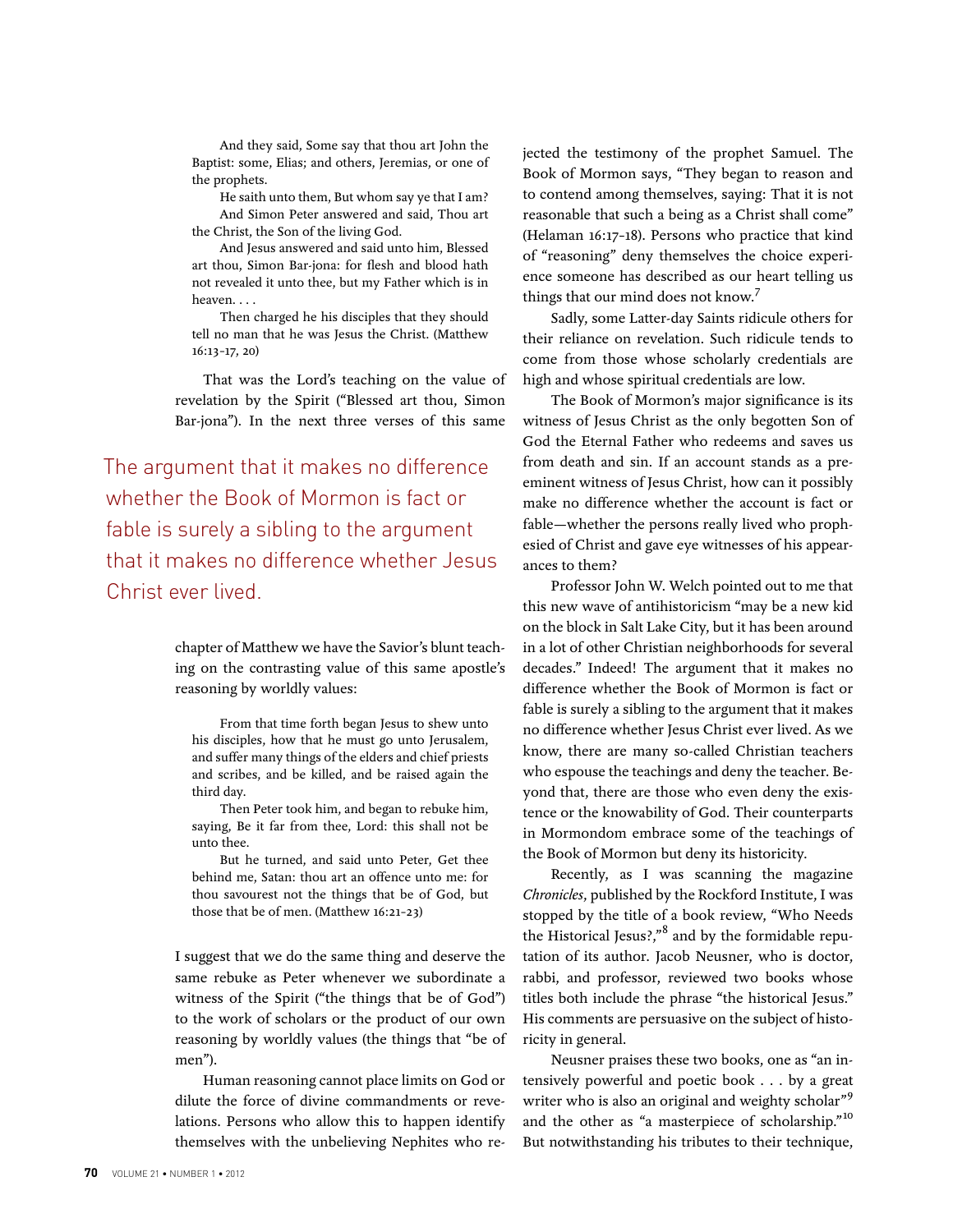Neusner forthrightly challenges the appropriateness of the effort the authors have undertaken. Their effort, typical in today's scholarly world, was to use a skeptical reading of the scriptures rather than a believing one to present a historical study that would "distinguish fact from fiction, myth or legend from authentic event." In doing so, their "skeptical reading of the Gospels"<sup>11</sup> caused them to assume that the Jesus Christ of the Gospels was not the Jesus who actually lived. It also caused them to assume that historians can know the difference.

I now quote Neusner's conclusions:

No historical work explains itself so disingenuously as does work on the historical Jesus: from beginning, middle, to end, the issue is theological. $^{12}$ 

Surely no question bears more profound theological implications for Christians than what the person they believe to be the incarnate God really, actually, truly said and did here on earth. But historical method, which knows nothing of the supernatural and looks upon miracles with unreserved stupefaction, presumes to answer them.<sup>13</sup>

But statements (historical or otherwise) about the founders of religions present a truth of a different kind. Such statements not only bear weightier implications, but they appeal to sources distinct from the kind that record what George Washington did on a certain day in 1775. They are based upon revelation, not mere information; they claim, and those who value them believe, that they originate in God's revelation or inspiration. Asking the Gospels to give historical rather than gospel truth confuses theological truth with historical fact, diminishing them to the measurements of this world, treating Jesus as precisely the opposite of what Christianity has always known him to be, which is unique.

When we speak of "the historical Jesus," therefore, we dissect a sacred subject with a secular scalpel, and in the confusion of categories of truth the patient dies on the operating table; the surgeons forget why they made their cut; they remove the heart and neglect to put it back. The statement "One and one are two," or "The Constitutional Convention met in 1787," is simply not of the same order as "Moses received the Torah at Sinai" or "Jesus Christ is Son of God."

What historical evidence can tell us whether someone really rose from the dead, or what God said to the prophet on Sinai? I cannot identify a historical method equal to the work of verifying the claim that God's Son was born to a virgin girl. And how can historians accustomed to explaining the causes of the Civil War speak of miracles, or men rising from the dead, and of other matters of broad belief? Historians working with miracle stories turn out

something that is either paraphrastic of the faith, indifferent to it, or merely silly. In their work we have nothing other than theology masquerading as "critical history." If I were a Christian, I would ask why the crown of science has now to be placed upon the head of a Jesus reduced to this-worldly dimensions, adding that here is just another crown of thorns. In my own view as a rabbi, I say only that these books are simply and monumentally irrelevant.<sup>14</sup>

A scholarly expert is a specialist in a particular discipline. By definition, he knows everything or almost everything about a very narrow field of human experience.

Please excuse me for burdening you with that long quote, but I hope you will agree with my conclusion that what the rabbi/professor said about the historical Jesus is just as appropriate and persuasive on the question of the historicity of the Book of Mormon.<sup>15</sup>

To put the matter briefly, a scholarly expert is a specialist in a particular discipline. By definition, he knows everything or almost everything about a very narrow field of human experience. To think that he can tell us something about other scholarly disciplines, let alone about God's purposes and the eternal scheme of things, is naïve at best.

Good scholars understand the limitations of their own fields, and their conclusions are carefully limited to the areas of their expertise. In connection with this, I remember the reported observation of an old lawyer. As they traveled through a pastoral setting with cows grazing on green meadows, an acquaintance said, "Look at those spotted cows." The cautious lawyer observed carefully and conceded, "Yes, those cows are spotted, at least on this side." I wish that all of the critics of the Book of Mormon, including those who feel compelled to question its historicity, were even half that cautious about their "scholarly" conclusions.

In this message I have offered some thoughts on matters relating to the historicity of the Book of Mormon.

1. On this subject, as on so many others involving our faith and theology, it is important to rely on faith and revelation as well as scholarship.